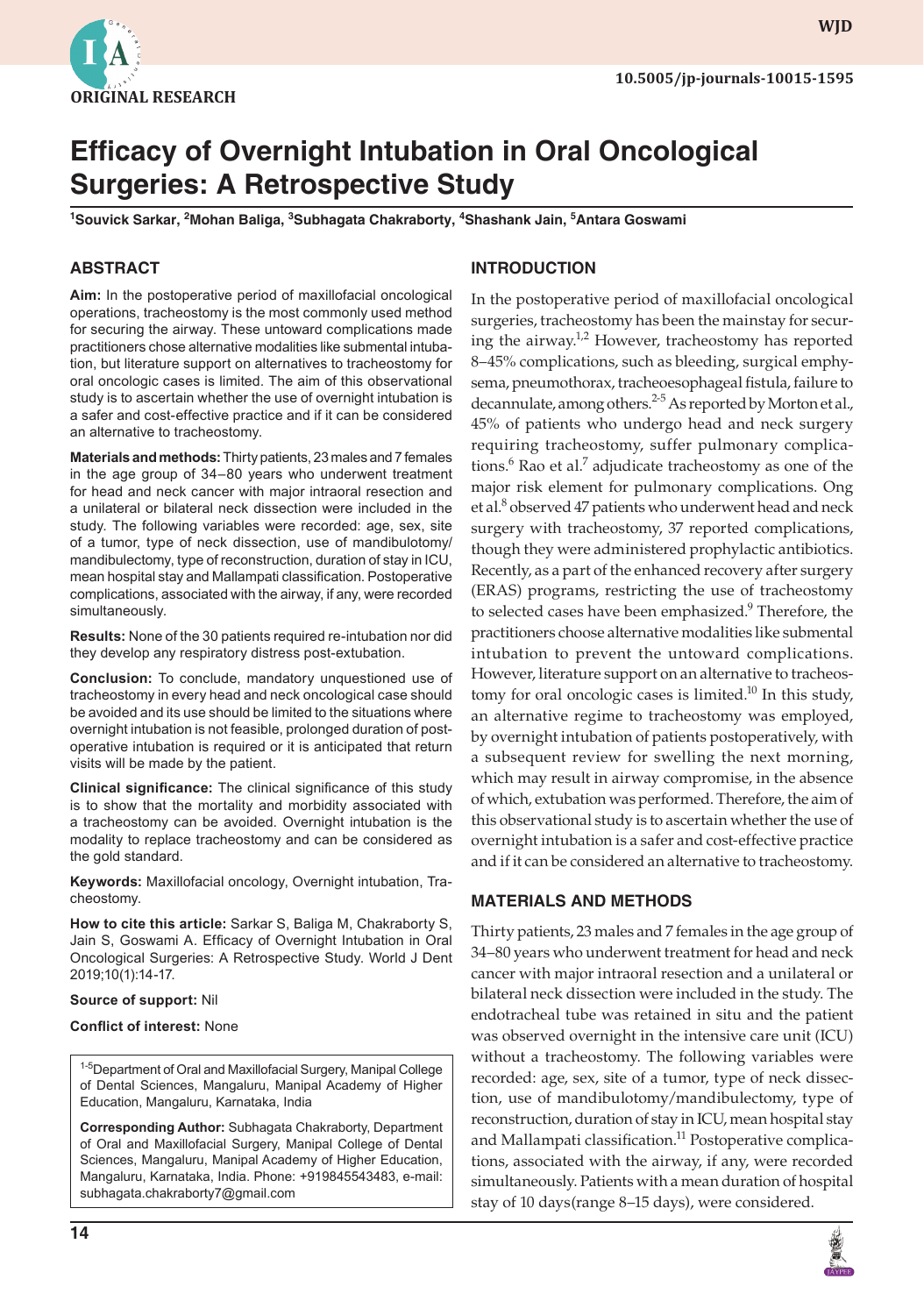#### *Overnight Intubation in Oral Oncological Patients*

## **RESULTS**

Thirty head and neck surgery cases, (23 males and 7 females) belonging to the age groups of 34–80 a mean duration of hospital stay of 10 days(range 8–15 days) were taken into consideration. Table 1 shows the site of a tumor; Table 2 shows Mallampati score; Tables 3 and 4 show surgical intervention and neck dissection, respectively; and Table 5 shows reconstruction technique used.

All the patients were intubated overnight nasotracheally. Nasal intubation using fibreoptic bronchoscopy was done for the patients with Mallampati classes 3 and 4. Post-surgery, the patients were kept intubated on fentanyl infusion for the first postoperative night. Dexamethasone 8 mg was administered intravenously at induction and two doses postoperatively, to all the patients. The next morning, a thorough examination of the site of resection, flap and the airway was done. The patients were extubated of the trachea. Thereafter, the patients were shifted to the oral and maxillofacial surgery ward, 4 hours after extubation when considered stable. None of the patients required reintubation nor did they develop any respiratory distress. The patients also received saline nebulization 6th hourly for subsequent 2–3 days as well as chest physiotherapy, to avoid the clogging of the upper and lower respiratory tract.

## **DISCUSSION**

Ensuring major intraoral resection and reconstruction is the development of edema around the airway requisitioning the need for tracheostomy. Over the years, with the improvisation of surgical techniques and advances in anesthesia, surgeons started believing that tracheostomy

| <b>Table 1:</b> Site of the tumor    |                 | benefits of a minimized operation time and                                                                                                                                    |        |
|--------------------------------------|-----------------|-------------------------------------------------------------------------------------------------------------------------------------------------------------------------------|--------|
| Site                                 | No. of cases    | making it conducive for a quick recovery. I<br>easier to cough, communicate and clear secr<br>evading any untoward risks and 8-45% n<br>nected to tracheostomy. <sup>14</sup> |        |
| Anterior tongue                      | 4               |                                                                                                                                                                               |        |
| Floor of the mouth                   | 3               |                                                                                                                                                                               |        |
| Mandible/ alveolus                   | 10              |                                                                                                                                                                               |        |
| Buccal mucosa                        | 10              |                                                                                                                                                                               |        |
| Maxilla                              | 3               | Table 3: Surgical technique used                                                                                                                                              |        |
|                                      |                 | Surgical method                                                                                                                                                               | Numb   |
| Table 2: Mallampati score            |                 | Composite resection                                                                                                                                                           | 15     |
| Mallampati score                     | Number of cases | Hemiglossectomy                                                                                                                                                               |        |
| Class 0                              | 0               | Hemimandibulectomy with wide<br>local excision<br>Segmental resection                                                                                                         | 4<br>5 |
| Class 1                              | 4               |                                                                                                                                                                               |        |
| Class 2                              | 11              |                                                                                                                                                                               | 3      |
| Class 3                              | 12              | Subtotal maxillectomy                                                                                                                                                         | 3      |
| Class 4                              | 3               |                                                                                                                                                                               |        |
| <b>Table 4: Neck dissection done</b> |                 | Table 5: Depicts Reconstruction do                                                                                                                                            |        |
| <b>Neck dissection</b>               | Number of cases | Reconstruction                                                                                                                                                                | Numb   |
| Functional neck dissection (FND)     | 5               | Primary closure                                                                                                                                                               | 2      |
| Radical neck dissection (RND)        | 10              | <b>PMMC</b>                                                                                                                                                                   | 20     |
| Supraomohyiod neck dissection        | 15              | Nasolabial flap                                                                                                                                                               | 6      |
| (SOHND)                              |                 | Buccal pad flap and tongue flap                                                                                                                                               | 2      |
|                                      |                 |                                                                                                                                                                               |        |

*World Journal of Dentistry, January-February 2019;10(1):14-17* **15**

could be replaced by overnight incubation with good patient compliance. Tracheostomy related complications are not uncommon.<sup>2,5-10</sup> Chest infections being the most common among all.<sup>12</sup> It is a source of anxiety to patients and agony to their relatives or bystanders and stands to be potentially life-threatening, as well. It is noted that patients having tracheostomy-related complication spend a long time in the ICU for recovery and thus have a longer total hospital stay. Castling et al.<sup>2</sup> reported that the patients who underwent tracheostomy spent a mean of 4 days in the ICU compared to other patients who spent a mean of 2 days. And the mean hospital stay was 25 days and 14 days for tracheostomy patients and other patients respectively. The mean duration of hospital stay for the patients included in this study was 11.5 days.

The routine use of tracheostomy remains undeterred even with the high complication rate. As per literature, considering the category of patients that were chosen for this study (neck dissection, major intraoral resection, reconstruction with a free flap) a surgeon would have chosen the mundane method of tracheostomy as a treatment choice. Rogers et al.<sup>12</sup> in his paper mentioned about temporary tracheostomy after microvascular reconstruction for cancer of head and neck. He also mentioned that not all patients who have free flap reconstruction will require a tracheostomy. Coyle et al.<sup>13</sup> countered his opinion stating that no patients require tracheostomy after free flap reconstruction. Results from our study have also shown that the management of airway can be safely carried out by leaving the endotracheal tube overnight in the immediate postoperative period, as an alternative to tracheostomy.

Additionally, not performing a tracheostomy has benefits of a minimized operation time and hospital stay, making it conducive for a quick recovery. Patients find it easier to cough, communicate and clear secretions sooner, evading any untoward risks and 8–45% morbidity connected to tracheostomy.<sup>14</sup>

|  |  |  |  | Table 3: Surgical technique used |  |
|--|--|--|--|----------------------------------|--|
|--|--|--|--|----------------------------------|--|

| Surgical method                                | Number of cases |
|------------------------------------------------|-----------------|
| Composite resection                            | 15              |
| Hemiglossectomy                                | 4               |
| Hemimandibulectomy with wide<br>local excision | 5               |
| Segmental resection                            | 3               |
| Subtotal maxillectomy                          | 3               |

| <b>Table 5: Depicts Reconstruction done</b> |
|---------------------------------------------|
|                                             |

| Reconstruction                  | Number of cases |
|---------------------------------|-----------------|
| Primary closure                 |                 |
| <b>PMMC</b>                     | 20              |
| Nasolabial flap                 | 6               |
| Buccal pad flap and tongue flap |                 |
|                                 |                 |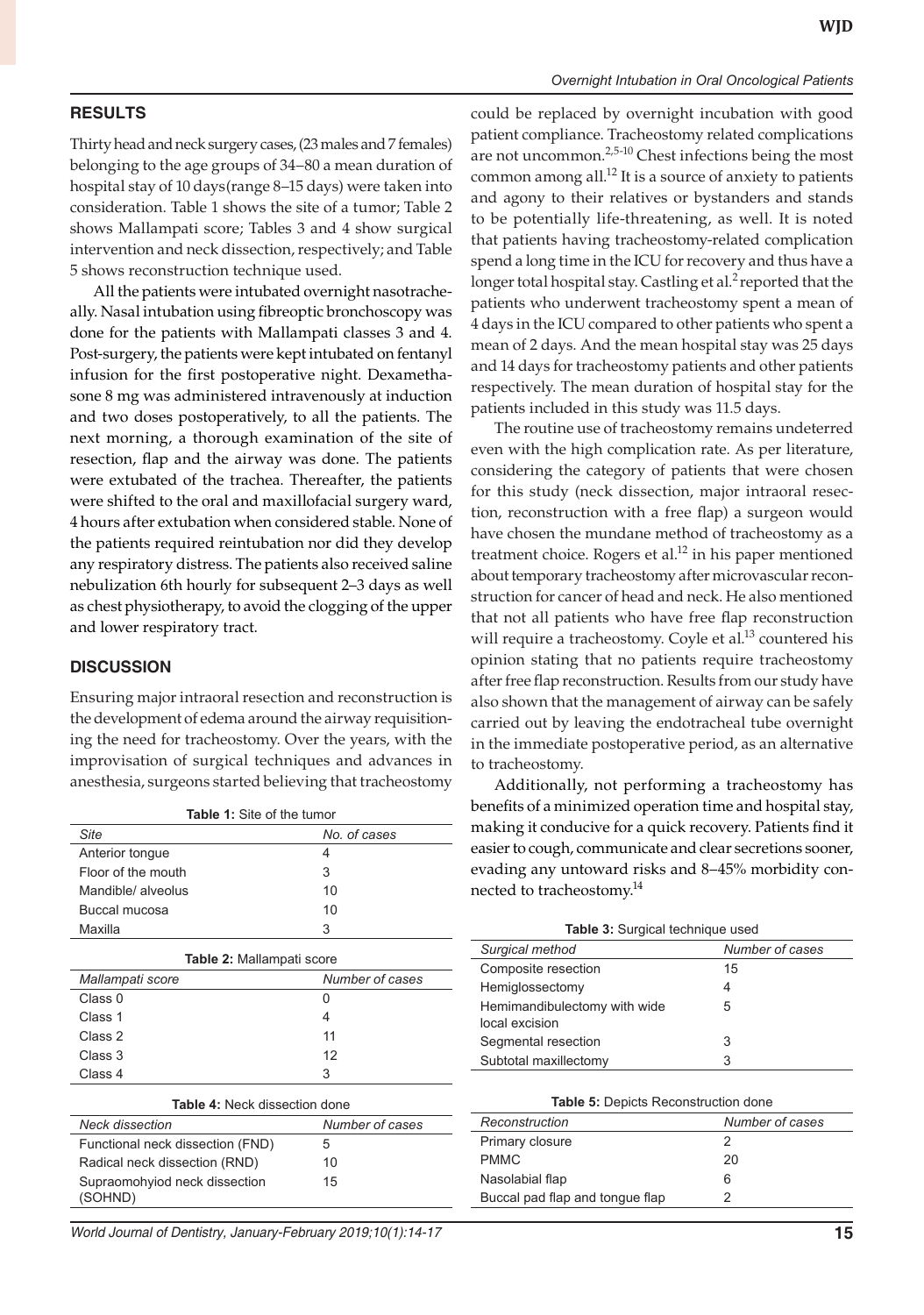In view of the cost-effectiveness, with the economic benefits of not using intensive care unit following surgery, the additional cost of prolonged time in the operating room, tracheostomy kit, extended hospital stay and if complications occur, the associated expenditure with a multitude of antibiotics can be reconsidered.<sup>2</sup> The reluctance to keep the patient in the intensive care unit rather than transferring them to the head and neck ward in the tracheostomy patients was another reason for the prolonged hospital stay and in turn high hospital bills. Although there are many confounding factors like lack of staffing behind patients' prolonged hospital stay, the fact can not be denied that overnight intubated patients recover earlier. $^{15}$ 

There are numerous studies highlighting the disadvantages of tracheostomy. The advantages of overnight intubation are also undebated making it one of the most sought after methods in anesthesia.

Along with the shorter duration of hospital stay patients can also speak early and swallow early which makes it more popular among the patients.<sup>16</sup>

The occurrence of a complication further, increases the demand of the allied health science professionals. Certainly, if overnight intubation is given preference over routine tracheostomy, the opportunities for trainees will be narrowed. However, continuing the practice with an elaborate and invasive procedure (such as tracheostomy) while a less morbid alternative (overnight intubation) is available, would at the same time be unethical. Concurrently, it is undebatable that tracheostomy will still be needed for patients who require prolonged intubation for major head and neck cancer and some other major surgical procedures.

The data were collected retrospectively for this study, which could be regarded as a foible, but the quality of data handling was refined. No control group was designated as overnight intubation offered a safe alternative making tracheostomy unjustified at least in cases which did not require periods of long intubation postoperatively. A future study could be pursued with a direct comparison between two groups, who have undergone routine tracheostomy and those who have not, thus generating more data and numbers to facilitate the study.

## **CONCLUSION**

As surgeons, we should always contemplate over the routine procedures that we blindly follow while a less elaborate and less damaging alternative is available. Assessing the necessity of a surgical procedure should be a constant thought on the mind of a progressive surgeon with the highest precedence given to the wellbeing of the patient. Any procedure carried out should be clearly beneficial and the least invasive for the patient. At the

end of this study, we strongly consider it wiser to carry out overnight intubation over tracheostomy.

The purpose of this study is to raise the conscience of every surgeon to cogitate his/her choice of procedure for his/her patients and advocate the use of overnight intubation, as it is a virtuous alternative to tracheostomy. We also suggest an assessment of each case individually for its requirement, rather than considering tracheostomy an automatic part of a patient's treatment plan. To conclude, mandatory unquestioned the use of tracheostomy in every head and neck oncological case should be avoided and its use should be limited to the situations where overnight intubation is not feasible, prolonged duration of postoperative intubation is required, or it is anticipated that return visits will be made by the patient.

# **CLINICAL SIGNIFICANCE**

The clinical significance of this study is to show that the mortality and morbidity associated with a tracheostomy can be avoided. Overnight intubation is the modality to replace tracheostomy and can be considered as the gold standard.

# **REFERENCES**

- 1. Crosher R, Baldie C, Mitchell R. Selective use of tracheostomy in surgery for head and neck cancer: an audit. Br J Oral Maxillofac Surg 1997;35:43-45.
- 2. Castling B, Telfer M, Avery BS. Complications of tracheostomy in major head and neck cancer surgery; a retrospective study of 60 consecutive cases. Br J Oral Maxillofac Surg 1994;32:3-5.
- 3. Halfpenny W, McGurk M. Analysis oftracheostomy-associated morbidity after operations for head and neck cancer. Br J Oral Maxillofac Surg 2000;38:509-512.
- 4. Waldron J, Padgham ND, Hurley SE. Complications of emergency and elective tracheostomy: a retrospective study of 150 consecutive cases. Ann R Coll Surg Engl 1990;72:218-220.
- 5. Taicher S, Givol N, Peleg M, Ardekian L. Changing indications for tracheostomy in maxillofacial trauma. J Oral Maxillofac Surg 1996;54:292-296.
- 6. Morton RP, Mellow CG, Dorman EB. Chest infection following head and neck surgery; a pilot study. Clin Otolaryngol Allied Sci 1990;15: 363-366.
- 7. Rao MK, Reilley TE, Schuller DE, Young DC. Analysis of risk factors for postoperative pulmonary complications in head and neck surgery. Laryngoscope 1992;102:45-47.
- 8. Ong SK, Morton RP, Kolbe J, Whitlock RM, McIvor NP. Pulmonary complications following major head and neck surgery with tracheostomy: A prospective, randomized, controlled trial of prophylactic antibiotics. Arch Otolaryngol Head Neck Surg 2004;130:1084-1087.
- 9. Coyle MJ, Main B, Hughes C, Craven R, Alexander R, Porter G, et al. Enhanced recovery after surgery (ERAS) for head and neck oncology patients. Clinical Otolaryngology. 2016 Apr 1;41(2):118-126.
- 10. Scutz P, Hamed H. Submental intubation versus tracheostomy in maxillofacial trauma patients. J Oral Maxillofac Surg 2008;66: 1404-1409.